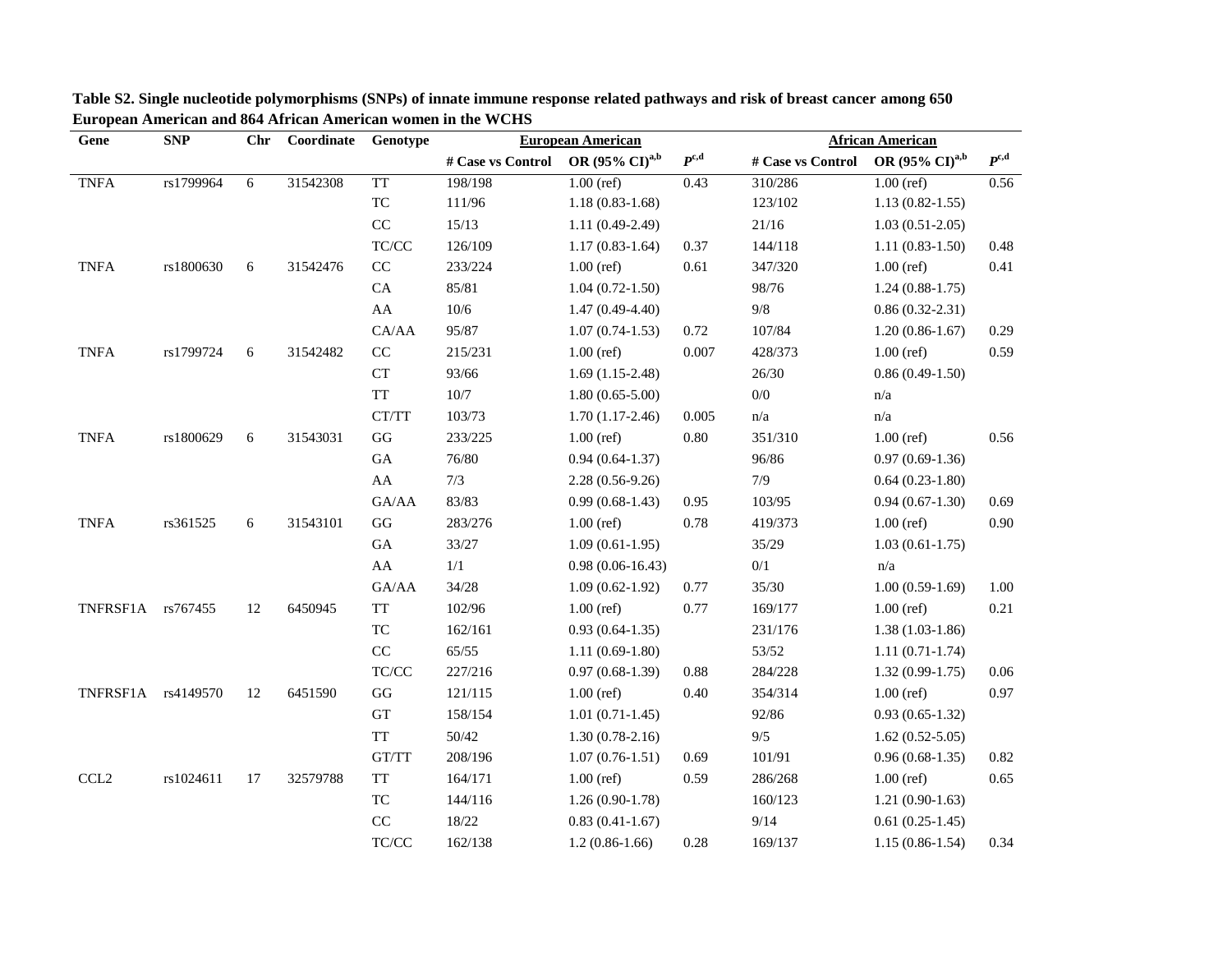| CCL <sub>2</sub> | rs2857656 | 17             | 32582007  | $\mathbf{G}\mathbf{G}$                                   | 157/166 | $1.00$ (ref)        | $0.56\,$ | 161/154 | $1.00$ (ref)      | 0.47 |
|------------------|-----------|----------------|-----------|----------------------------------------------------------|---------|---------------------|----------|---------|-------------------|------|
|                  |           |                |           | ${\rm GC}$                                               | 137/112 | $1.26(0.89-1.79)$   |          | 204/187 | $1.01(0.74-1.37)$ |      |
|                  |           |                |           | $\rm CC$                                                 | 17/21   | $0.85(0.41-1.75)$   |          | 76/60   | $1.20(0.79-1.81)$ |      |
|                  |           |                |           | GC/CC                                                    | 154/133 | $1.20(0.86-1.68)$   | $0.28\,$ | 280/247 | $1.05(0.79-1.41)$ | 0.72 |
| CCL <sub>2</sub> | rs4586    | $17\,$         | 32583269  | <b>TT</b>                                                | 109/141 | $1.00$ (ref)        | 0.12     | 52/45   | $1.00$ (ref)      | 0.13 |
|                  |           |                |           | $\protect\operatorname{TC}$                              | 168/128 | $1.67(1.16-2.4)$    |          | 189/203 | $0.81(0.51-1.28)$ |      |
|                  |           |                |           | $\rm CC$                                                 | 35/37   | $1.12(0.63-1.97)$   |          | 207/156 | $1.16(0.72-1.85)$ |      |
|                  |           |                |           | $\ensuremath{\mathsf{T}\mathsf{C}/\mathsf{C}\mathsf{C}}$ | 203/165 | $1.54(1.10-2.18)$   | 0.01     | 396/359 | $0.95(0.61-1.48)$ | 0.83 |
| CCL <sub>2</sub> | rs13900   | 17             | 32583911  | CC                                                       | 164/171 | $1.00$ (ref)        | 0.49     | 286/266 | $1.00$ (ref)      | 0.78 |
|                  |           |                |           | CT                                                       | 144/117 | $1.26(0.89-1.77)$   |          | 160/123 | $1.21(0.90-1.62)$ |      |
|                  |           |                |           | <b>TT</b>                                                | 18/20   | $0.90(0.44-1.85)$   |          | 7/14    | $0.49(0.19-1.25)$ |      |
|                  |           |                |           | CT/TT                                                    | 162/137 | $1.21(0.87-1.68)$   | 0.26     | 167/137 | $1.14(0.85-1.52)$ | 0.39 |
| CCL5             | rs3817655 | 17             | 34199641  | <b>TT</b>                                                | 209/202 | $1.00$ (ref)        | 0.91     | 155/131 | $1.00$ (ref)      | 0.79 |
|                  |           |                |           | TA                                                       | 99/98   | $0.97(0.68-1.40)$   |          | 205/198 | $0.83(0.61-1.14)$ |      |
|                  |           |                |           | ${\rm AA}$                                               | $9/8$   | $1.01(0.36-2.81)$   |          | 95/76   | $0.99(0.67-1.47)$ |      |
|                  |           |                |           | TA/AA                                                    | 108/106 | $0.98(0.69-1.39)$   | 0.89     | 300/274 | $0.88(0.65-1.17)$ | 0.38 |
| CCL5             | rs2280789 | 17             | 34207003  | <b>TT</b>                                                | 234/236 | $1.00$ (ref)        | 0.41     | 291/267 | $1.00$ (ref)      | 0.38 |
|                  |           |                |           | <b>TC</b>                                                | 91/72   | $1.25(0.86-1.84)$   |          | 142/114 | $1.16(0.85-1.58)$ |      |
|                  |           |                |           | $\rm CC$                                                 | 4/5     | $0.73(0.18-2.99)$   |          | 20/17   | $1.12(0.56-2.22)$ |      |
|                  |           |                |           | $\ensuremath{\mathsf{T}\mathsf{C}/\mathsf{C}\mathsf{C}}$ | 95/77   | $1.22(0.84-1.77)$   | 0.30     | 162/131 | $1.16(0.86-1.55)$ | 0.33 |
| CCL5             | rs2107538 | 17             | 34207780  | $\rm CC$                                                 | 205/200 | $1.00$ (ref)        | 0.81     | 156/131 | $1.00$ (ref)      | 0.83 |
|                  |           |                |           | ${\cal C}{\cal T}$                                       | 103/94  | $1.11(0.77-1.59)$   |          | 205/199 | $0.83(0.60-1.13)$ |      |
|                  |           |                |           | <b>TT</b>                                                | 8/9     | $0.82(0.29-2.28)$   |          | 93/73   | $1.01(0.68-1.51)$ |      |
|                  |           |                |           | CT/TT                                                    | 111/103 | $1.08(0.76-1.53)$   | 0.67     | 298/272 | $0.88(0.65-1.17)$ | 0.37 |
| CXCL5            | rs425535  | $\overline{4}$ | 74863997  | GG                                                       | 245/240 | $1.00$ (ref)        | 0.88     | 168/142 | $1.00$ (ref)      | 0.30 |
|                  |           |                |           | ${\rm GA}$                                               | 65/63   | $0.97(0.64-1.46)$   |          | 224/198 | $0.93(0.68-1.26)$ |      |
|                  |           |                |           | ${\rm AA}$                                               | $8/5$   | $1.39(0.42 - 4.60)$ |          | 63/65   | $0.80(0.52-1.22)$ |      |
|                  |           |                |           | GA/AA                                                    | 73/68   | $1.00(0.67-1.48)$   | 0.99     | 287/263 | $0.89(0.67-1.19)$ | 0.45 |
| CRP              | rs1205    | $\mathbf{1}$   | 159682233 | $\rm CC$                                                 | 145/118 | $1.00$ (ref)        | 0.22     | 281/257 | $1.00$ (ref)      | 0.81 |
|                  |           |                |           | CT                                                       | 137/149 | $0.77(0.54-1.1)$    |          | 155/121 | $1.20(0.88-1.62)$ |      |
|                  |           |                |           | <b>TT</b>                                                | 33/35   | $0.80(0.46-1.41)$   |          | 18/25   | $0.58(0.30-1.11)$ |      |
|                  |           |                |           | CT/TT                                                    | 170/184 | $0.78(0.55-1.09)$   | 0.15     | 173/146 | $1.09(0.81-1.45)$ | 0.58 |
| CRP              | rs1130864 | $\mathbf{1}$   | 159683091 | $\rm CC$                                                 | 150/157 | $1.00$ (ref)        | 0.25     | 290/266 | $1.00$ (ref)      | 0.64 |
|                  |           |                |           | ${\cal C}{\cal T}$                                       | 134/118 | $1.19(0.84-1.69)$   |          | 99/89   | $0.99(0.71-1.4)$  |      |
|                  |           |                |           | <b>TT</b>                                                | 32/24   | $1.31(0.71 - 2.40)$ |          | 15/18   | $0.78(0.38-1.59)$ |      |
|                  |           |                |           | CT/TT                                                    | 166/142 | $1.21(0.87-1.69)$   | 0.26     | 114/107 | $0.96(0.69-1.32)$ | 0.79 |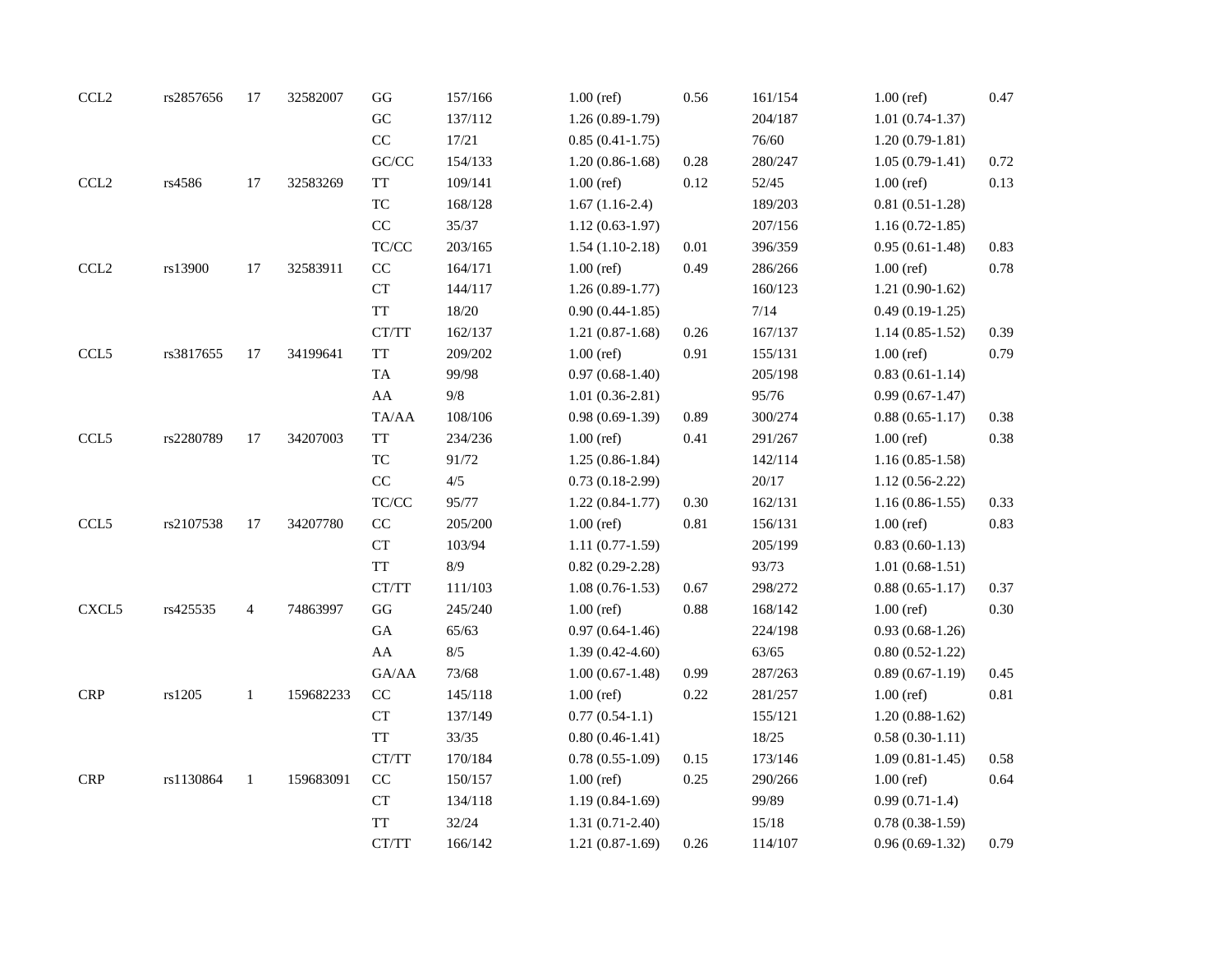| <b>CRP</b>   | rs1800947 | $\mathbf{1}$   | 159683438 | $\mathbf{G}\mathbf{G}$                                   | 280/262 | $1.00$ (ref)        | 0.63 | 450/392 | $1.00$ (ref)      | 0.04 |
|--------------|-----------|----------------|-----------|----------------------------------------------------------|---------|---------------------|------|---------|-------------------|------|
|              |           |                |           | ${\rm GC}$                                               | 37/40   | $0.93(0.56-1.53)$   |      | 4/11    | $0.29(0.09-0.96)$ |      |
|              |           |                |           | $\rm CC$                                                 | $1/2\,$ | $0.49(0.04-5.99)$   |      | $0/0$   | n/a               |      |
|              |           |                |           | $\mathrm{G}\mathrm{C}/\mathrm{C}\mathrm{C}$              | 38/42   | $0.91(0.55-1.49)$   | 0.70 | n/a     | n/a               |      |
| IL1A         | rs17561   | $\overline{c}$ | 113537223 | GG                                                       | 158/154 | $1.00$ (ref)        | 0.94 | 311/287 | $1.00$ (ref)      | 0.44 |
|              |           |                |           | ${\rm GT}$                                               | 138/118 | $1.30(0.92 - 1.85)$ |      | 131/108 | $1.15(0.84-1.57)$ |      |
|              |           |                |           | $\ensuremath{\mathsf{T}}\ensuremath{\mathsf{T}}$         | 32/41   | $0.81(0.47-1.38)$   |      | 12/10   | $1.08(0.45-2.58)$ |      |
|              |           |                |           | $\operatorname{GT}/\operatorname{TT}$                    | 170/159 | $1.17(0.84-1.63)$   | 0.35 | 143/118 | $1.14(0.84-1.55)$ | 0.40 |
| IL1A         | rs1800587 | $\overline{c}$ | 113542960 | $\rm CC$                                                 | 155/153 | $1.00$ (ref)        | 0.82 | 163/155 | $1.00$ (ref)      | 0.62 |
|              |           |                |           | CT                                                       | 138/116 | $1.3(0.91 - 1.84)$  |      | 215/186 | $1.08(0.80-1.46)$ |      |
|              |           |                |           | $\ensuremath{\mathcal{T}}\ensuremath{\mathcal{T}}$       | 32/39   | $0.85(0.49-1.46)$   |      | 76/64   | $1.09(0.72-1.65)$ |      |
|              |           |                |           | CT/TT                                                    | 170/155 | $1.18(0.85-1.64)$   | 0.32 | 291/250 | $1.08(0.81-1.44)$ | 0.59 |
| IL1B         | rs1143634 | 2              | 113590390 | $\rm CC$                                                 | 181/180 | $1.00$ (ref)        | 0.80 | 333/306 | $1.00$ (ref)      | 0.13 |
|              |           |                |           | CT                                                       | 125/103 | $1.32(0.93-1.88)$   |      | 108/96  | $1.06(0.76-1.47)$ |      |
|              |           |                |           | <b>TT</b>                                                | 20/26   | $0.72(0.38-1.37)$   |      | 14/3    | 4.42 (1.23-15.86) |      |
|              |           |                |           | CT/TT                                                    | 145/129 | $1.19(0.86-1.66)$   | 0.30 | 122/99  | $1.16(0.84-1.59)$ | 0.37 |
| IL1B         | rs1143627 | 2              | 113594387 | <b>TT</b>                                                | 137/145 | $1.00$ (ref)        | 0.19 | 72/74   | $1.00$ (ref)      | 0.75 |
|              |           |                |           | TC                                                       | 141/134 | $1.14(0.81-1.62)$   |      | 218/178 | $1.30(0.88-1.93)$ |      |
|              |           |                |           | $\rm CC$                                                 | 50/33   | $1.41(0.83-2.39)$   |      | 165/153 | $1.14(0.76-1.72)$ |      |
|              |           |                |           | $\ensuremath{\mathsf{T}\mathsf{C}/\mathsf{C}\mathsf{C}}$ | 191/167 | $1.20(0.86-1.66)$   | 0.28 | 383/331 | $1.23(0.85-1.78)$ | 0.27 |
| IL1B         | rs16944   | $\overline{c}$ | 113594867 | $\mathbf{G}\mathbf{G}$                                   | 137/143 | $1.00$ (ref)        | 0.20 | 90/93   | $1.00$ (ref)      | 0.72 |
|              |           |                |           | ${\rm GA}$                                               | 140/134 | $1.11(0.79-1.58)$   |      | 229/185 | $1.30(0.91-1.87)$ |      |
|              |           |                |           | ${\rm AA}$                                               | 49/32   | $1.44(0.84-2.46)$   |      | 131/125 | $1.11(0.75-1.64)$ |      |
|              |           |                |           | GA/AA                                                    | 189/166 | $1.18(0.85-1.64)$   | 0.33 | 360/310 | $1.23(0.88-1.72)$ | 0.24 |
| IL1R1        | rs2041748 | 2              | 102756295 | $\rm CC$                                                 | 193/178 | $1.00$ (ref)        | 0.57 | 389/349 | $1.00$ (ref)      | 0.75 |
|              |           |                |           | CT                                                       | 122/118 | $0.99(0.70-1.39)$   |      | 60/52   | $1.12(0.74-1.71)$ |      |
|              |           |                |           | TT                                                       | 14/17   | $0.71(0.33-1.55)$   |      | $4/4\,$ | $0.77(0.18-3.32)$ |      |
|              |           |                |           | CT/TT                                                    | 136/135 | $0.95(0.68-1.32)$   | 0.76 | 64/56   | $1.10(0.73-1.65)$ | 0.65 |
| IL1R2        | rs2228139 | $\overline{c}$ | 102781649 | $\rm CC$                                                 | 297/281 | $1.00$ (ref)        | 0.96 | 405/365 | $1.00$ (ref)      | 0.92 |
|              |           |                |           | $\rm CG$                                                 | 28/27   | $0.93(0.52 - 1.67)$ |      | 47/39   | $1.06(0.67-1.67)$ |      |
|              |           |                |           | $\mathbf{G}\mathbf{G}$                                   | 1/0     |                     |      | 1/1     | $0.50(0.03-8.64)$ |      |
|              |           |                |           | $\mathbf{CG}/\mathbf{GG}$                                | 29/27   | $0.97(0.55 - 1.73)$ | 0.92 | 48/40   | $1.04(0.66-1.64)$ | 0.86 |
| <b>IL1RN</b> | rs4251961 | 2              | 113874467 | <b>TT</b>                                                | 135/115 | $1.00$ (ref)        | 0.36 | 310/266 | $1.00$ (ref)      | 0.24 |
|              |           |                |           | ${\rm TC}$                                               | 138/147 | $0.8(0.56-1.16)$    |      | 130/123 | $0.88(0.65-1.2)$  |      |
|              |           |                |           | $\rm CC$                                                 | 44/46   | $0.86(0.51-1.43)$   |      | 13/16   | $0.66(0.3-1.45)$  |      |
|              |           |                |           | $\ensuremath{\mathsf{T}\mathsf{C}/\mathsf{C}\mathsf{C}}$ | 182/193 | $0.82(0.58-1.15)$   | 0.24 | 143/139 | $0.86(0.64-1.16)$ | 0.32 |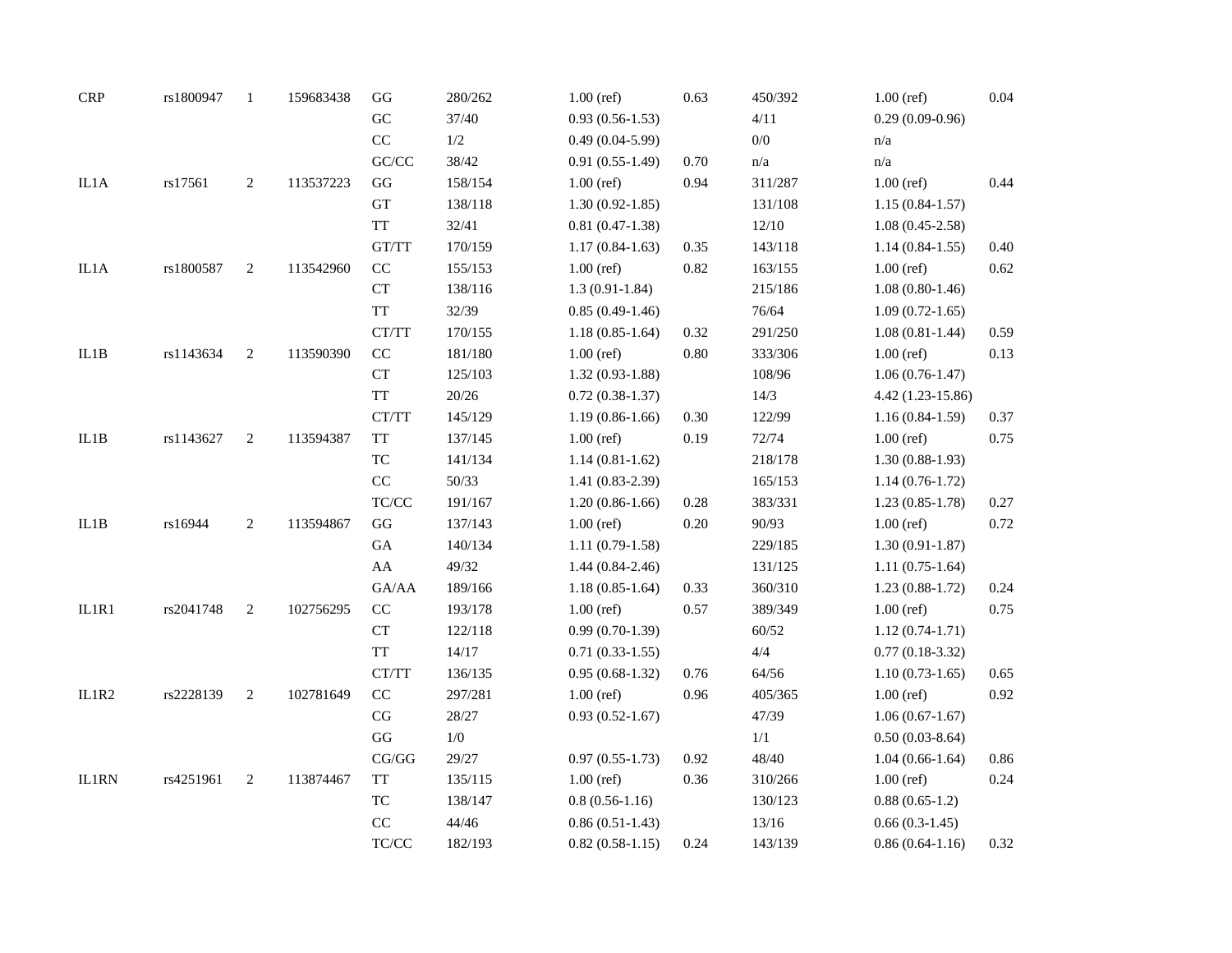| <b>IL1RN</b>    | rs419598   | $\boldsymbol{2}$ | 113887207 | <b>TT</b>                                                | 167/166 | $1.00$ (ref)        | $0.81\,$ | 354/305 | $1.00$ (ref)       | 0.49     |
|-----------------|------------|------------------|-----------|----------------------------------------------------------|---------|---------------------|----------|---------|--------------------|----------|
|                 |            |                  |           | $\protect\operatorname{TC}$                              | 119/106 | $1.23(0.86-1.76)$   |          | 73/73   | $0.88(0.60-1.27)$  |          |
|                 |            |                  |           | CC                                                       | 24/29   | $0.85(0.46-1.56)$   |          | $6/6$   | $0.88(0.27-2.89)$  |          |
|                 |            |                  |           | $\ensuremath{\mathsf{T}\mathsf{C}/\mathsf{C}\mathsf{C}}$ | 143/135 | $1.14(0.82 - 1.60)$ | 0.43     | 79/79   | $0.88(0.61-1.25)$  | 0.47     |
| <b>IL1RN</b>    | rs454078   | 2                | 113888793 | ${\rm AA}$                                               | 170/164 | $1.00$ (ref)        | 0.71     | 395/344 | $1.00$ (ref)       | 0.37     |
|                 |            |                  |           | $\mathbf{A}\mathbf{T}$                                   | 133/123 | $1.11(0.79-1.57)$   |          | 57/57   | $0.85(0.57-1.29)$  |          |
|                 |            |                  |           | <b>TT</b>                                                | 26/25   | $1.01(0.55-1.88)$   |          | 3/4     | $0.65(0.14-3.12)$  |          |
|                 |            |                  |           | AT/TT                                                    | 159/148 | $1.09(0.79-1.52)$   | 0.59     | 60/61   | $0.84(0.56-1.26)$  | 0.40     |
| <b>IL1RN</b>    | rs579543   | 2                | 113889631 | $\rm CC$                                                 | 173/159 | $1.00$ (ref)        | 0.54     | 355/320 | $1.00$ (ref)       | 0.79     |
|                 |            |                  |           | CT                                                       | 132/127 | $0.97(0.69-1.37)$   |          | 94/80   | $1.08(0.76-1.53)$  |          |
|                 |            |                  |           | <b>TT</b>                                                | 23/26   | $0.78(0.41-1.46)$   |          | 5/5     | $0.84(0.24-3.00)$  |          |
|                 |            |                  |           | $\operatorname{CT}/\operatorname{TT}$                    | 155/153 | $0.94(0.68-1.30)$   | 0.71     | 99/85   | $1.07(0.76-1.50)$  | 0.71     |
| IL6             | rs10499563 | $\overline{7}$   | 22760488  | <b>TT</b>                                                | 204/201 | $1.00$ (ref)        | 0.77     | 289/261 | $1.00$ (ref)       | 0.54     |
|                 |            |                  |           | $\protect\operatorname{TC}$                              | 114/96  | $1.13(0.79-1.6)$    |          | 143/125 | $1.07(0.79-1.45)$  |          |
|                 |            |                  |           | $\rm CC$                                                 | 11/14   | $0.85(0.36-2.00)$   |          | 22/16   | $1.19(0.60-2.35)$  |          |
|                 |            |                  |           | $\ensuremath{\mathsf{T}\mathsf{C}/\mathsf{C}\mathsf{C}}$ | 125/110 | $1.09(0.78-1.54)$   | 0.60     | 165/141 | $1.08(0.81-1.45)$  | 0.58     |
| IL6             | rs1800797  | $\tau$           | 22766221  | $\mathbf{G}\mathbf{G}$                                   | 151/123 | $1.00$ (ref)        | 0.43     | 401/352 | $1.00$ (ref)       | 0.73     |
|                 |            |                  |           | ${\rm GA}$                                               | 143/158 | $0.78(0.55-1.1)$    |          | 48/47   | $0.86(0.55-1.36)$  |          |
|                 |            |                  |           | ${\rm AA}$                                               | 35/31   | $0.96(0.55-1.70)$   |          | $2/0$   |                    |          |
|                 |            |                  |           | ${\rm GA}/\rm AA$                                        | 178/189 | $0.81(0.58-1.13)$   | 0.21     | 50/47   | $0.89(0.57-1.40)$  | 0.61     |
| IL6             | rs1800796  | $\tau$           | 22766246  | $\mathbf{G}\mathbf{G}$                                   | 281/269 | $1.00$ (ref)        | 0.75     | 348/319 | $1.00$ (ref)       | 0.32     |
|                 |            |                  |           | ${\rm GC}$                                               | 48/41   | $1.09(0.68-1.76)$   |          | 95/82   | $1.05(0.75-1.48)$  |          |
|                 |            |                  |           | $\rm CC$                                                 | 0/3     |                     |          | $11/4$  | $2.40(0.74-7.83)$  |          |
|                 |            |                  |           | $\mathrm{G}\mathrm{C}/\mathrm{C}\mathrm{C}$              | 48/44   | $1.01(0.63-1.61)$   | 0.97     | 106/86  | $1.11(0.80-1.55)$  | 0.52     |
| IL <sub>6</sub> | rs1800795  | 7                | 22766645  | $\mathbf{G}\mathbf{G}$                                   | 148/123 | $1.00$ (ref)        | 0.67     | 405/356 | $1.00$ (ref)       | 0.48     |
|                 |            |                  |           | ${\rm GC}$                                               | 143/152 | $0.84(0.59-1.19)$   |          | 47/48   | $0.82(0.52-1.29)$  |          |
|                 |            |                  |           | $\rm CC$                                                 | 37/33   | $1.01(0.58-1.75)$   |          | $2/1\,$ | $1.43(0.12-17.13)$ |          |
|                 |            |                  |           | $\mathrm{G}\mathrm{C}/\mathrm{C}\mathrm{C}$              | 180/185 | $0.87(0.62 - 1.21)$ | 0.41     | 49/49   | $0.83(0.53-1.30)$  | 0.43     |
| IL6R            | rs2228145  | $\mathbf{1}$     | 154426970 | ${\rm AA}$                                               | 124/117 | $1.00$ (ref)        | 0.59     | 345/292 | $1.00$ (ref)       | $0.22\,$ |
|                 |            |                  |           | $\mathbf{A}\mathbf{C}$                                   | 153/145 | $0.98(0.69-1.40)$   |          | 102/104 | $0.83(0.60-1.16)$  |          |
|                 |            |                  |           | $\rm CC$                                                 | 52/48   | $1.20(0.73-1.96)$   |          | 7/9     | $0.71(0.25-2.01)$  |          |
|                 |            |                  |           | $\ensuremath{\text{AC}/\text{CC}}$                       | 205/193 | $1.03(0.74-1.44)$   | 0.87     | 109/113 | $0.82(0.6-1.14)$   | 0.24     |
| IL8             | rs4073     | $\overline{4}$   | 74606024  | $\ensuremath{\mathsf{T}}\ensuremath{\mathsf{T}}$         | 113/106 | $1.00$ (ref)        | 0.87     | 13/22   | $1.00$ (ref)       | 0.56     |
|                 |            |                  |           | TA                                                       | 151/150 | $0.91(0.63-1.32)$   |          | 160/138 | $1.96(0.93-4.12)$  |          |
|                 |            |                  |           | ${\rm AA}$                                               | 53/52   | $0.99(0.61-1.61)$   |          | 273/244 | $1.83(0.87-3.83)$  |          |
|                 |            |                  |           | TA/AA                                                    | 204/202 | $0.93(0.66-1.32)$   | 0.69     | 433/382 | $1.89(0.91-3.9)$   | 0.09     |